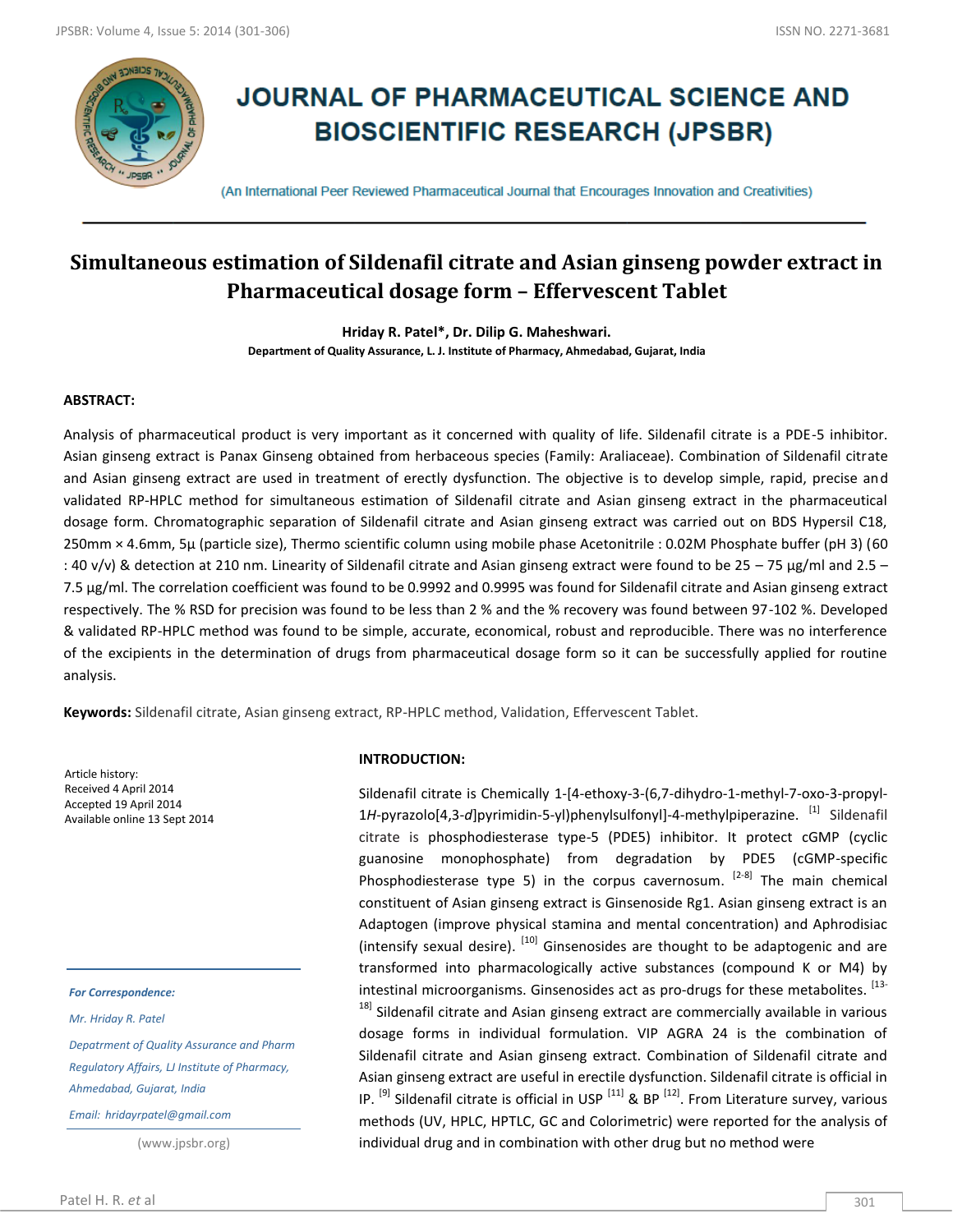reported for simultaneous estimation of Sildenafil citrate and Asian ginseng extract. Hence, the purpose of the present work was to develop and validate RP-HPLC method for simultaneous estimation of Sildenafil citrate and Asian ginseng extract in Pharmaceutical dosage form. [1-18]

#### **MATERIAL AND METHODS**

#### **Instruments**

Chromatographic measurements were performed on Shimadzu SPD-20AT having pump LC-20AT; detector SPD-20AT; BDS Hypersil C<sub>18</sub>, 250mm  $\times$  4.6mm, 5µ (particle size), Thermo scientific column. All weighing were done on AX 200. The pH meter of Chemiline, India and Ultra sonic cleaner of Toshcon (Toshniwal process instrument Pvt. Ltd., Ajmer) were used.

# **Chromatographic Conditions**

Stationary phase: BDS Hypersil C<sub>18</sub>, 250mm × 4.6mm, 5 $\mu$ (particle size), Thermo scientific.

Mobile phase: Acetonitrile : 0.02M Phosphate Buffer (pH 3) 60:40 (v/v) (pH of Phosphate Buffer was adjusted to 3.0 using 1 % Ortho phosphoric acid) Temperature: ambient Flow rate: 1.0 ml/min Wave length: 210 nm. Run time: 15 min.

# **Chemicals and Reagents**

The bulk drug (Sildenafil citrate & Asian ginseng extract) and Pharmaceutical formulation (VIP AGRA 24 Effervescent Tablet) were obtained from Vovantis Laboratory Pvt. Ltd. Vadodara as gift samples.

# **EXPERIMENTAL**

All the chemicals and reagents used were of AR & HPLC grade from Merck and Rankem.

# **Preparation of buffer**

2.72 g of Potassium dihydrogen phosphate was accurately weighed and dissolved in 1000mL of HPLC grade water to make phosphate buffer of pH 4.7. The pH of phosphate buffer was adjusted to pH 3 with the help of 0.1N NaOH & 1% Orthophosphoric acid.

#### **Preparation of mobile phase**

A degassed mixture of Acetonitrile and 0.02M Phosphate buffer pH 3 in the ratio of  $60:40$  (v/v) was prepared and the mixture was filtered through 0.45  $\mu$  membrane filters and it was degassed.

An accurately weighed quantity of standard Sildenafil citrate (50 mg) was transferred to 100 ml volumetric flask and volume was made up to mark with the mobile phase to get 500 μg/ml of sildenafil citrate.

# **Preparations of Standard Stock Solution of Asian ginseng extract (Ginsenoside Rg1)**

An accurately weighed quantity of standard Ginsenoside Rg1 (5 mg) was transferred to 100 ml volumetric flask and volume was made up to mark with the mobile phase to get 50 μg/ml of Ginsenoside Rg1.

#### **Preparation of Calibration curve**

From above solution of Sildenafil citrate pipette out 0.5, 0.75, 1, 1.25, 1.5 ml (50%, 75%, 100%, 125%, 150% respectively) of aliquots to the 10 ml volumetric flasks from 500 μg/ml of Sildenafil citrate stock solution and make up the volume to mark with mobile phase to get final concentration 25, 37.5, 50, 62.5, 75 μg/ml respectively. From above solution of Asian ginseng extract pipette out 0.5, 0.75, 1, 1.25, 1.5 ml (50%, 75%, 100%, 125%, 150% respectively) of aliquots to the 10 ml volumetric flasks from 50 μg/ml of Sildenafil citrate stock solution and make up the volume to mark with mobile phase to get final concentration 2.5, 3.75, 5, 6.25, 7.5 μg/ml respectively. Representative chromatogram of calibration curve for Sildenafil citrate (25-75 μg/ml) & Asian ginseng extract (2.5-7.5 μg/ml) is shown in figure 2.

# **Procedure for analysis of tablet formulation**

Total 20 tablets were accurately weighed and triturated with glass mortar and pestle. Powder equivalent to 50 mg of Sildenafil citrate was weighed and transferred in a 100 ml volumetric flask and mobile phase was added. It was sonicated for 20 minutes and final volume was made to the mark with mobile phase. The solution was filtered through Membrane filter. The sample solution was assayed as per proposed method and % assay was calculated.

# **Validation of RP-HPLC Method**

Method validation was performed following ICH guidelines. The proposed method has been extensively validated in terms of linearity, accuracyand precision, limit of detection and limit of quantification.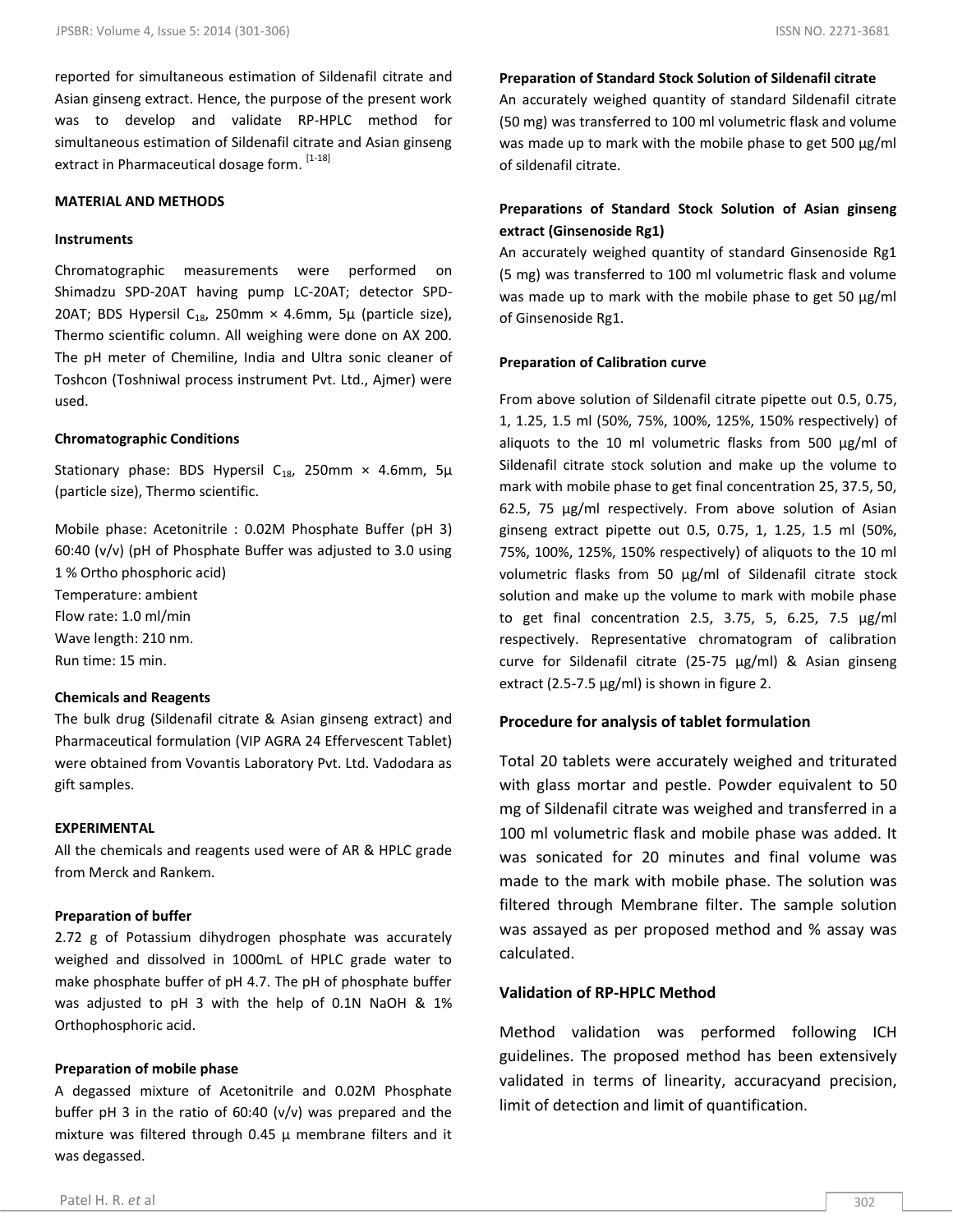Aliquots of standard solutions of sildenafil citrate and Ginsenoside Rg1 in range 25 - 75 μg/ml and 2.5 - 7.5 μg/ml respectively, was prepared from working standard solution and injected to system with stated chromatographic conditions and analysed. The graph of peak area obtained versus respective concentration was plotted. The mean area with its standard deviation and % relative standard deviation of peak were calculated. Calibration curve were constructed by plotting average absorbance versus concentrations for both drugs. Straight line equations were obtained from these calibration curves. The linear regression equation of Sildenafil citrate was  $y = 107.49x - 53.306 (R^2 = 0.9992)$  and Ginsenoside  $Rg1 y = 249.21x - 15.775 (R<sup>2</sup>= 0.9995).$ 

# **Precision**

The precision of an analytical procedure expresses the closeness of agreement between a series of measurements obtained from multiple sampling of the same homogeneous sample under the prescribed conditions. The precision of the method was verified as repeatability, intra-day, inter-day and reproducibility.

# **1. Repeatability**

It is precision under the same condition (same analyte, same apparatus, same identical reagent, short interval of time) is known as repeatability. Accurately 50 µg/ml concentration of Sildenafil citrate and 5 µg/ml of Asian ginseng extract (Ginsenoside Rg1) were prepared and analyzed for 6 times and their area & % RSD were measured.

# **2. Intraday precision**

Variation of results within same day is called intraday precision. Solutions containing 25, 50, 75 μg/ml sildenafil citrate were analysed at 3 different times on the same day and % RSD was calculated.

Solutions containing 2.5, 5.0, 7.5 μg/ml ginsenoside Rg1 were analysed at 3 different times on the same day and % RSD was calculated.

# **3. Interday precision**

Variation of results amongst the days is called intraday precision. Solutions containing 25, 50, 75 μg/ml sildenafil citrate were analysed at 3 different days and % RSD was calculated.

Solutions containing 2.5, 5.0, 7.5 μg/ml ginsenoside Rg1 were analysed at 3 different days and % RSD was calculated.

# **Accuracy**

It is defined as the closeness of agreement between the value which is accepted either as a conventional true value or an accepted reference value and the value found. It is measure of exactness of analytical method.

Accuracy should be expressed as % recovery by the assay of known added amount of analyte in the sample or as the difference between the mean and the accepted true value together with the confidence intervals.

Accuracy should be established across the specified range of the analytical procedure. It was determined by calculating the recovery of sildenafil citrate & ginsenoside Rg1 by standard spiking method. The mean % recovery is shown in table 1.

# **LIMIT OF DETECTION (LOD)**

It is the lowest amount of analyte in a sample that can be detected but not necessarily quantitated under the stated experimental conditions. Limit of detection can be calculated using following equation as per ICH guidelines.

# **LOD = 3.3 × N/S**

Where, N is the standard deviation of the peak areas of the drug and S is the slope of the corresponding calibration curve.

# **LIMIT OF QUANTITATION (LOQ)**

It is the lowest concentration of analyte in a sample that can be determined with the acceptable precision and accuracy under stated experimental conditions. Limit of quantification can be calculated using following equation as per ICH guidelines.

# **LOQ = 10 × N/S**

Where, N is the standard deviation of the peak areas of the drug and S is the slope of the corresponding calibration curve.

# **RESULT AND DISCUSSION**

A reliable chromatographic method was developed for simultaneous estimation of Sildenafil citrate and Asian ginseng extract in Pharmaceutical dosage form by RP-HPLC. For RP-HPLC method different mobile phases were tried and the mobile phase containing Acetonitrile and 0.02M phosphate buffer (pH 3) (60:40, v/v) was found to be optimal for obtaining well defined and resolved peaks with mean retention times 5.15 min and 7.63 min for Sildenafil citrate and Asian ginseng extract respectively. The representative chromatogram of the standard solution of mixture is shown in Figure 1.

Results were found to be linear in the concentration range of 25-75 mg/mL for Sildenafil citrate and 2.5–7.5 mg/mL for Asian ginseng extract. The correlation coefficients for the plots were 0.9992 for Sildenafil citrate and 0.9995 for Asian ginseng extract. The proposed method was also evaluated by the assay of commercially available tablets containing Sildenafil citrate and Asian ginseng extract. The % assay was found to be 99.5394 ± 0.4182 for Sildenafil citrate and 103.3661 ± 1.0321 for Sildenafil citrate (mean  $\pm$  S.D., n = 3). The method was found to be accurate and precise, as indicated by recovery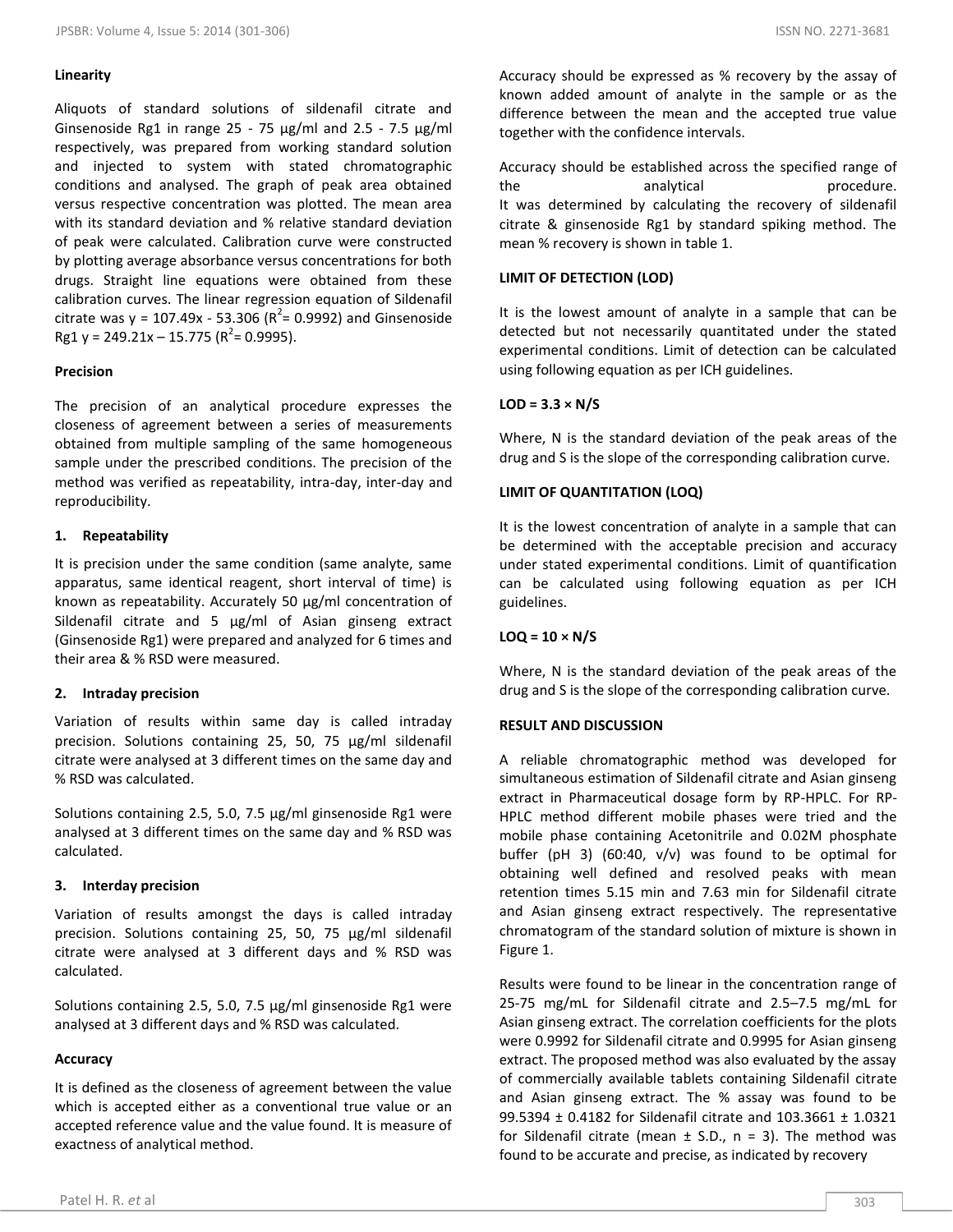studies and % RSD not more than 2. The summary of validation parameters of proposed HPLC method is given in Table 2.

# **CONCLUSION**

The proposed method is simple, sensitive and reproducible and hence can be used in routine for determination of Sildenafil citrate and Asian ginseng extract in pharmaceutical preparations. Statistical analysis of the results has been carried out revealing high accuracy and good precision. The developed method can be used for routine quantitative estimation of Sildenafil citrate and Asian ginseng extract in pharmaceutical preparation. The mobile phase Acetonitrile : 0.02M Phosphate buffer pH 3.0 (60 : 40, v/v) was found to be ideal for the simultaneous estimation of Sildenafil citrate and Asian ginseng extract. The elution was as followed for Sildenafil citrate (Rt  $-$  5.15) and Asian ginseng extract (Rt -7.63). The mean % recovery for Sildenafil citrate was found to be 99.69 % and for Asian ginseng extract it was found to be 99.77 %. The values of % recovery and standard deviation show that the proposed method was simple, reproducible, accurate and precise.

# **ACKNOWLEDGEMENT**

The authors are highly thankful to Dr. K. Pundarikakshudu, Director of L. J. Institute of Pharmacy, Ahmedabad, India for providing all the facilities to carry out the work.

#### **FIGURES & TABLES**



**Figure 1:** Representative chromatogram obtained for standard mixture containing Sildenafil citrate (50 µg/ml) and Ginsenoside Rg1 (5 µg/ml)



**Figure 2:** Representative chromatogram of calibration curve for Sildenafil citrate (25-75 µg/ml) and Ginsenoside Rg1 (2.5- 7.5 µg/ml)







**Figure 4:** Calibration curve for Ginsenoside Rg1



**Figure 5:** Structure of Sildenafil citrate



**Figure 6:** Structure of Ginsenoside Rg1 (Asian ginseng extract)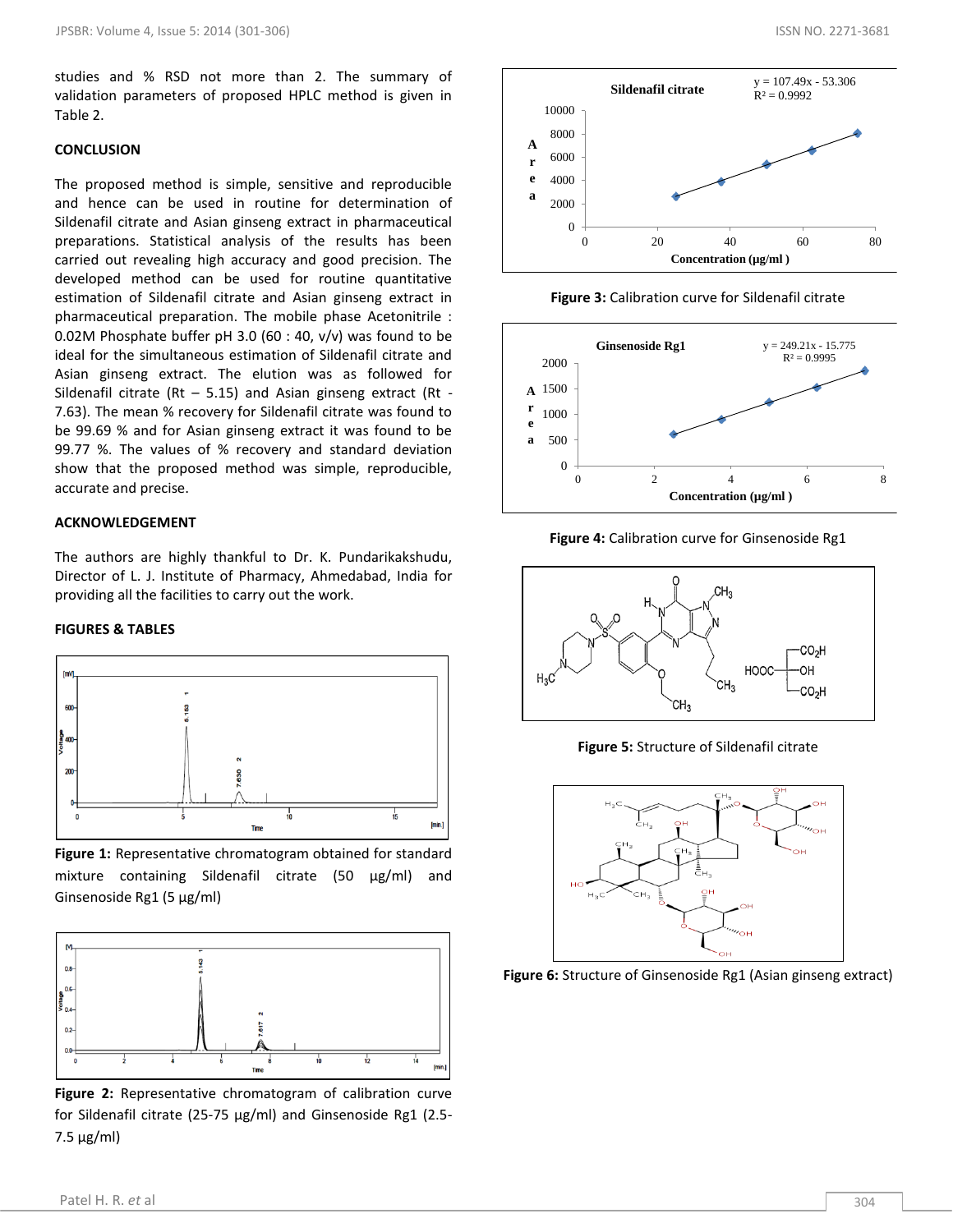#### **Table 1:** Accuracy for Sildenafil citrate and Asian ginseng

| extract                     |       |              |                |              |                              |  |  |
|-----------------------------|-------|--------------|----------------|--------------|------------------------------|--|--|
|                             | Level | <b>Test</b>  | <b>Spiked</b>  | <b>Total</b> | %<br>Mean                    |  |  |
| <b>Drug</b>                 | (%)   | amount       | <b>STD</b>     | amount       | recovery<br>土                |  |  |
|                             |       | $(\mu$ g/ml) | amount         | recovered    | $SD. (n=3)$                  |  |  |
|                             |       |              | $(\mu g/ml)$   | $(\mu$ g/ml) |                              |  |  |
|                             | 80    | 25           | 20             | 19.93823     | 99.69118<br>$\pm$            |  |  |
| Sildenafil                  |       |              |                |              | 0.92343                      |  |  |
| citrate                     | 100   | 25           | 25             | 24.89177     | 99.56711<br>$\pm$<br>0.64842 |  |  |
|                             | 120   | 25           | 30             | 29.88686     | 99.62280<br>$\pm$<br>0.40880 |  |  |
| Asian<br>ginseng<br>extract | 80    | 2.5          | $\overline{2}$ | 1.99549      | 99.77487<br>$\pm$<br>1.31038 |  |  |
|                             | 100   | 2.5          | 2.5            | 2.52381      | 100.95261 ±<br>0.87290       |  |  |
|                             | 120   | 2.5          | 3              | 2.99835      | 99.94518<br>$\pm$<br>1.51499 |  |  |

**Table 2:** Regression analysis data and summary of validation

| parameters   |                        |                   |                 |                 |  |  |
|--------------|------------------------|-------------------|-----------------|-----------------|--|--|
| Sr.          | <b>VALIDATION</b>      | <b>RESULTS</b>    | <b>STANDARD</b> |                 |  |  |
| No.          | <b>PARAMETERS</b>      | <b>Sildenafil</b> | Ginsenoside     | <b>VALUES</b>   |  |  |
|              |                        | citrate           | Rg1             |                 |  |  |
| $\mathbf{1}$ | <b>Linearity &amp;</b> | $25 - 75$         | $2.5 - 7.5$     |                 |  |  |
|              | Range                  | $\mu$ g/ml        | $\mu$ g/ml      |                 |  |  |
| 2            | Regression             | $y =$             | $y = 249.21x$   |                 |  |  |
|              | <b>Equation</b>        | 107.49x -         | $-15.775$       |                 |  |  |
|              |                        | 53.306            |                 |                 |  |  |
| 3            | Slope                  | 107.49            | 249.21          |                 |  |  |
| 4            | Intercept              | 53.306            | 15.775          |                 |  |  |
| 5            | <b>Correlation</b>     | 0.9992            | 0.9995          | $\geq 0.999$    |  |  |
|              | <b>Coefficient</b>     |                   |                 |                 |  |  |
| 6            | Precision (% RSD)      |                   |                 |                 |  |  |
| 7            | Repeatability          | 0.5890            | 0.5326          | $\leq$ 2.0 %RSD |  |  |
| 8            | Intraday               | $0.5283 -$        | $0.9082 -$      |                 |  |  |
|              | precision              | 0.6719            | 1.8634          |                 |  |  |
| 9            | Interday               | $0.3487 -$        | $0.7355 -$      |                 |  |  |
|              | precision              | 0.6058            | 1.5681          |                 |  |  |
| 10           | Mean %                 | 99.69118          | 99.77487        | $98 - 102%$     |  |  |
|              | <b>Recovery</b>        |                   |                 |                 |  |  |
| 11           | <b>Specificity</b>     |                   | Specific        |                 |  |  |
| 12           | LOD $(\mu g/ml)$       | 0.5206            | 0.1366          |                 |  |  |
| 13           | $LOQ$ ( $\mu$ g/ml)    | 1.5776            | 0.4141          |                 |  |  |
| 14           | <b>Robustness</b>      | Complies          |                 | ≤ 2.0 %RSD      |  |  |

**Table 3:** Analysis of Sildenafil citrate and Asian ginseng extract by proposed method

| <b>Brand</b><br><b>Name</b> | <b>Label Claim</b>    |                             | %<br>Mean<br>assay $\pm$ S.D.<br>$(n=3)$ |                             |  |
|-----------------------------|-----------------------|-----------------------------|------------------------------------------|-----------------------------|--|
|                             | Sildenafil<br>citrate | Asian<br>ginseng<br>extract | Sildenafil<br>citrate                    | Asian<br>ginseng<br>extract |  |
| VIP<br><b>AGRA</b><br>24    | $100 \text{ mg}$      | 10 <sub>mg</sub>            | 99.5394<br>$\ddot{}$<br>0.4182           | $103.3661 \pm$<br>1.0321    |  |

#### **REFERENCES**

- 1. Badwan AA, Nabusli L, Al-omari MM, Daraghmeh N and Ashour M. Analytical profiles of drug substances and excipients, The Jordanian Pharmaceutical Manufacturing Corporation, Amman, Jordan, volume-27: 339-376.
- 2. Wass JH and Stewart PM. Oxford text book of Endocrinology and Diabetes, Oxford university press, 2<sup>nd</sup> edition: 1452-1454.
- 3. Eardley I. Pathophysiology of erectile dysfunction, The British journal of diabetes and vascular disease, July 2002: 272-276.
- 4. Dean RC and Lue TM. Physiology of penile erection and pathophysiology of erectile dysfunction, NIHRA Manuscripts, November 2005; 32(4): 379.
- 5. Salamon M (May 2013) Erectile dysfunction: symptoms and treatment

(http://www.livescience.com/34724-erectile-dysfunctiondisorder-symptoms-treatment.html) Accessed on March 2014.

- 6. Hardman JG and Limbird LE. Goodman Gilman's the Pharmacological Basis of Therapeutics, McGraw - Hill Companies Inc., 10th Edition (2001): 1007.
- 7. Sildenafil drug description (March 2014) (http://canadapharm24.com/order-viagra-online-en.html) accessed on March 2014.
- 8. Webb DJ, Freestone S, Allen MJ and Muirhead GJ. Sildenafil citrate and blood-pressure-lowering drugs: results of drug interaction studies with an organic nitrate and a calcium antagonist, American Journal of Cardiology, March 4, 1999; 83 (5A): 21C–28C.
- 9. Indian Pharmacopoeia, Government of India, Ministry of Health & Family Welfare, Published by The Indian Pharmacopoeia Commission, Ghaziabad, 2014, Volume 3: 2725.